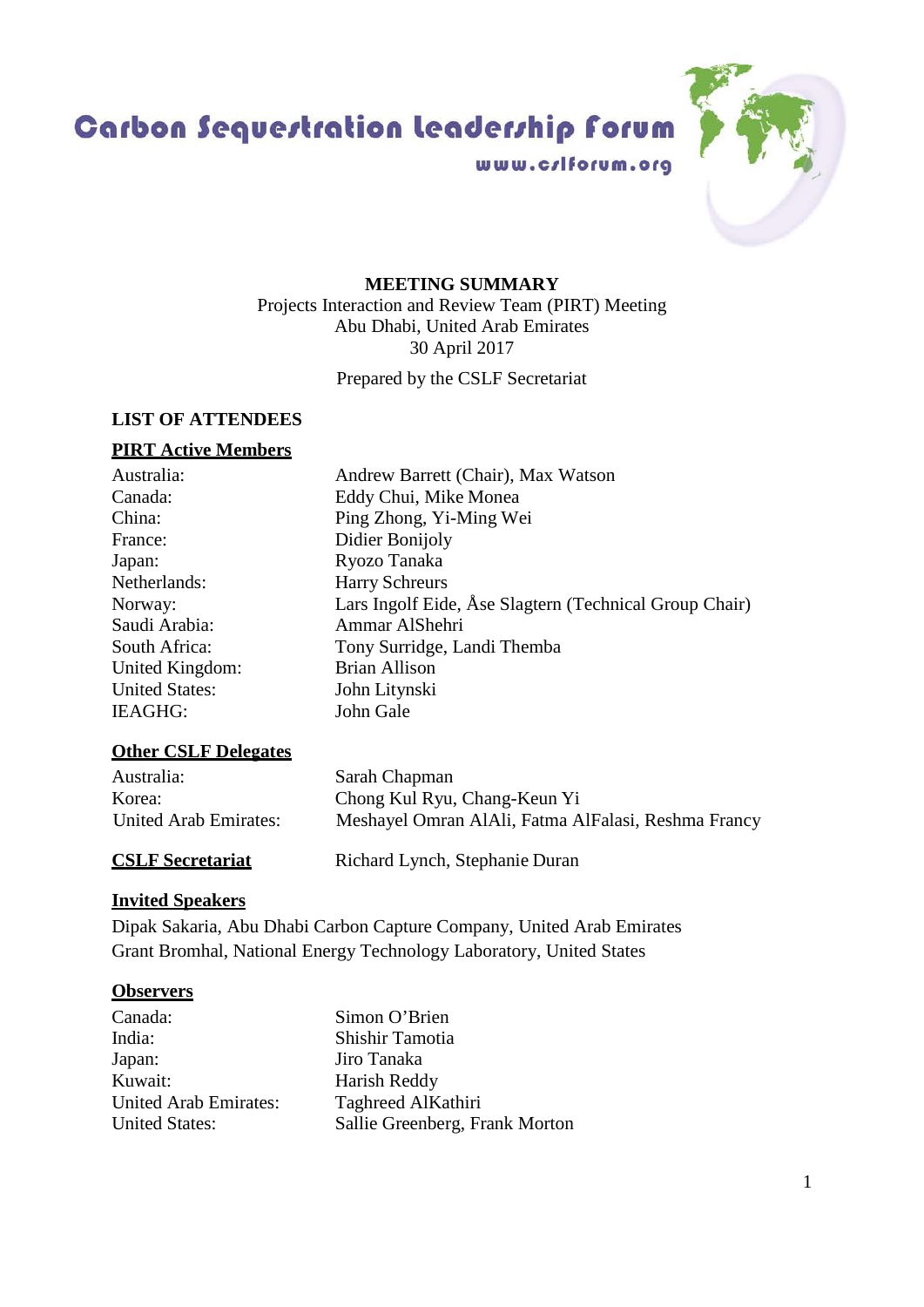## **1. Welcome**

PIRT Chairman Andrew Barrett welcomed participants to the 27<sup>th</sup> meeting of the PIRT. Mr. Barrett stated that the two major items to be taken up at this meeting were review of three projects nominated for CSLF recognition and a report and an update on ongoing PIRT activities to engage CSLF recognized projects. Besides these, there would also be a review of the status of the 2017 CSLF Technology Roadmap (TRM) and a discussion on possible future activities for the CSLF Technical Group.

## **2. Introduction of Meeting Attendees**

PIRT meeting attendees introduced themselves. In all, thirteen CSLF delegations were represented at the meeting.

## **3. Adoption of Agenda**

The draft agenda for the meeting, which had been prepared by the CSLF Secretariat, was adopted without change.

## **4. Approval of Meeting Summary from Tokyo PIRT Meeting**

The Meeting Summary from the October 2016 PIRT meeting in Tokyo was approved as final with no changes.

## **5. Report from CSLF Secretariat**

Richard Lynch provided a two-part report from the Secretariat, which covered the status of CSLF-recognized projects and outcomes from the October 2016 PIRT meeting in Tokyo.

Concerning the portfolio of CSLF-recognized projects, Mr. Lynch stated that as of October 2016 there were 34 active projects and 17 completed projects spread out over five continents, though this would change based on outcomes from the current meeting. For the current meeting, three new projects had been proposed for CSLF recognition.

Mr. Lynch reported that there were four outcomes from the Tokyo meeting:

- The PIRT recommended approval by the Technical Group for both the Tomakomai CCS Demonstration Project and the NET Power 50 MWth Allam Cycle Demonstration Project.
- The PIRT approved a small revision to the CSLF Project Submission Form and will use the completed Form from the Tomakomai CCS Demonstration Project as a model for future project sponsors to use as an example of the kinds of project information being requested.
- The PIRT implemented a project engagement strategy:
	- o CSLF-recognized projects will be contacted for updates on their progress and accomplishments during years when there are CSLF Ministerial Meetings (i.e., every two years).
	- o The CSLF Secretariat will oversee this activity.
	- o Information received from projects will be utilized for future TRM updates and to prepare a summary document as an input to CSLF Ministerial Meetings.
- The 2017 TRM update is underway and on schedule for roll-out in time for the 2017 CSLF Ministerial Meeting. The structure of the new TRM will be slightly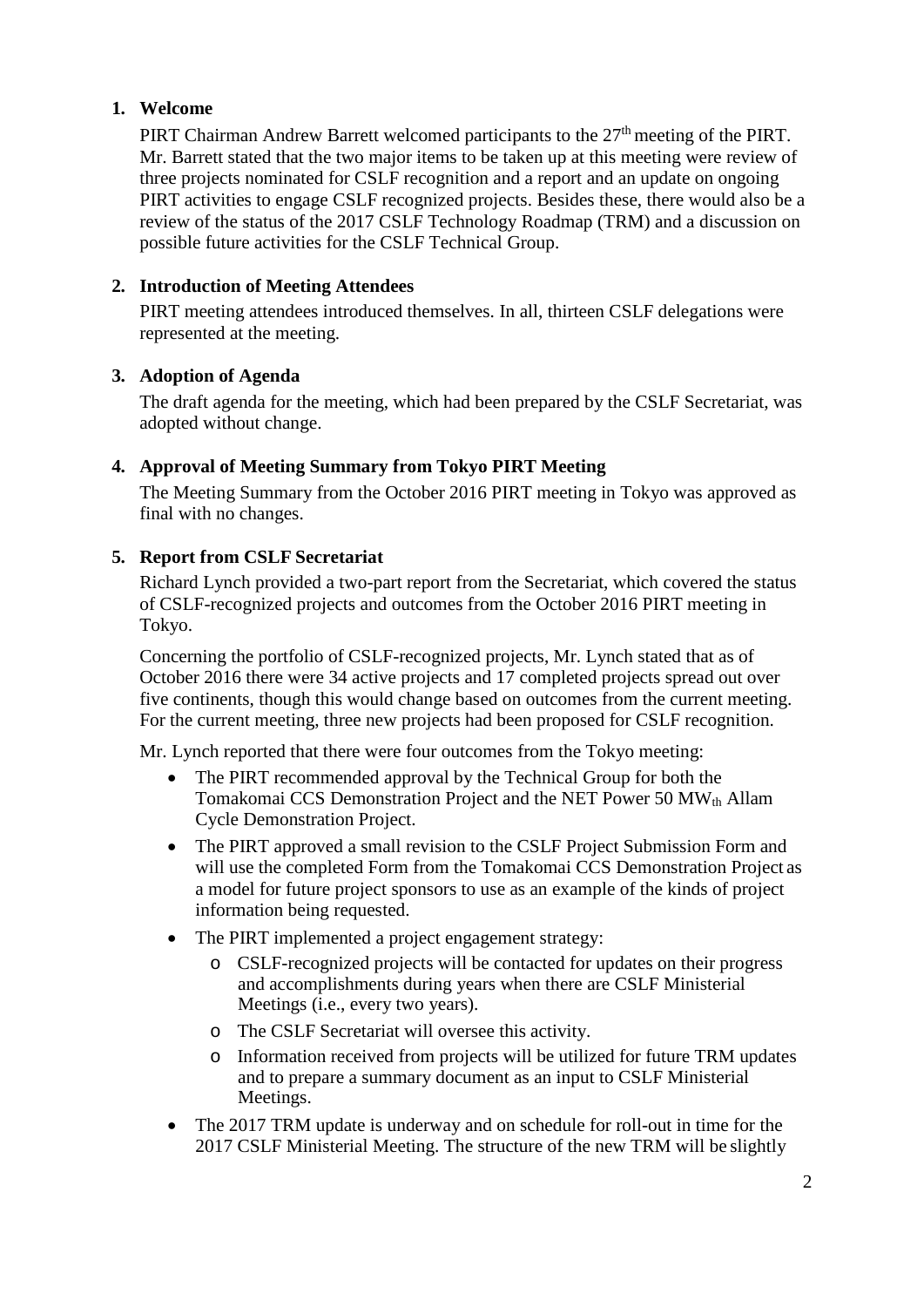different than the 2013 TRM and will include information about recent developments in CCS, including COP21 outcomes, and new areas of interest such as CCS with industrial sources and bio-energy with CCS.

#### **6. 2017 TRM Update**

The TRM editor, Lars Ingolf Eide, stated that the TRM Working Group created in 2015 has been actively working on drafting the new TRM. The Working Group has been chaired by Australia with representation from Norway, Canada, South Africa, the United Kingdom, the United States, the IEAGHG, and the CSLF Secretariat. In addition, there have been contributions from several international experts on CCS. The overall approach was to refreshing the structure and content of the 2013 TRM as needed, in order to keep the overall level of effort to a manageable level.

Mr. Eide briefly described the main changes from the 2013 TRM:

- New time horizons were being used for medium- and long-term recommendations and targets (2025 and 2035 respectively, instead of the previous TRM's target dates of 2030 and 2050).
- The "Background" chapter was revised to reflect COP21 targets, and quantitative targets which meet the IEA  $2^{\circ}$ C scenario were used for CO<sub>2</sub> sequestration.
- A new section was included on non-technical measures such as regulations, and there is expanded discussion on CCS, CCU, and CCUS.
- The chapter on "Assessment of Present Situation" was shortened and merged into the "Technology Needs" chapter.
- There is less detail concerning specific technology types and fundamentals, and more emphasis on industrial and biomass CCS.
- There is a new separate section on sectors other than power, industry and biomass (though hydrogen production with CCS is the only topic so far).
- There is more emphasis on development of a "clusters and hubs" approach toward CCS, and also on ship transport of CO2.
- Recent  $CO<sub>2</sub>$  storage projects and activities have been referenced, and description has been updated and expended about various aspects of  $CO<sub>2</sub>$  utilization.
- There are identified actions to meet technology needs throughout the CCS chain.

Mr. Eide stated that the main findings of the 2017 TRM are that CCUS works in power and industrial settings, but implementation of CCUS is well behind the trajectory of reaching the stated COP21 "less than 2 ºC temperature rise" goal. Additionally, CCUS is not possible without the right policy settings and the appropriate financial framework. There are several important recommendations made by the TRM:

- Based on the IEA 2 °C scenario, governments and industry should work together to contribute to the COP21 targets by implementing sufficient large-scale projects in the power and industry sectors to:
	- $\degree$  Permanently store 0.5 gigatonnes (Gt) of CO<sub>2</sub> per year by 2025 (or have permanently captured and stored 2 Gt CO2); and
	- $\degree$  Permanently store 2.7 Gt CO<sub>2</sub> per year by 2035 (or have permanently captured and stored  $20 \text{ Gt CO}_2$ ).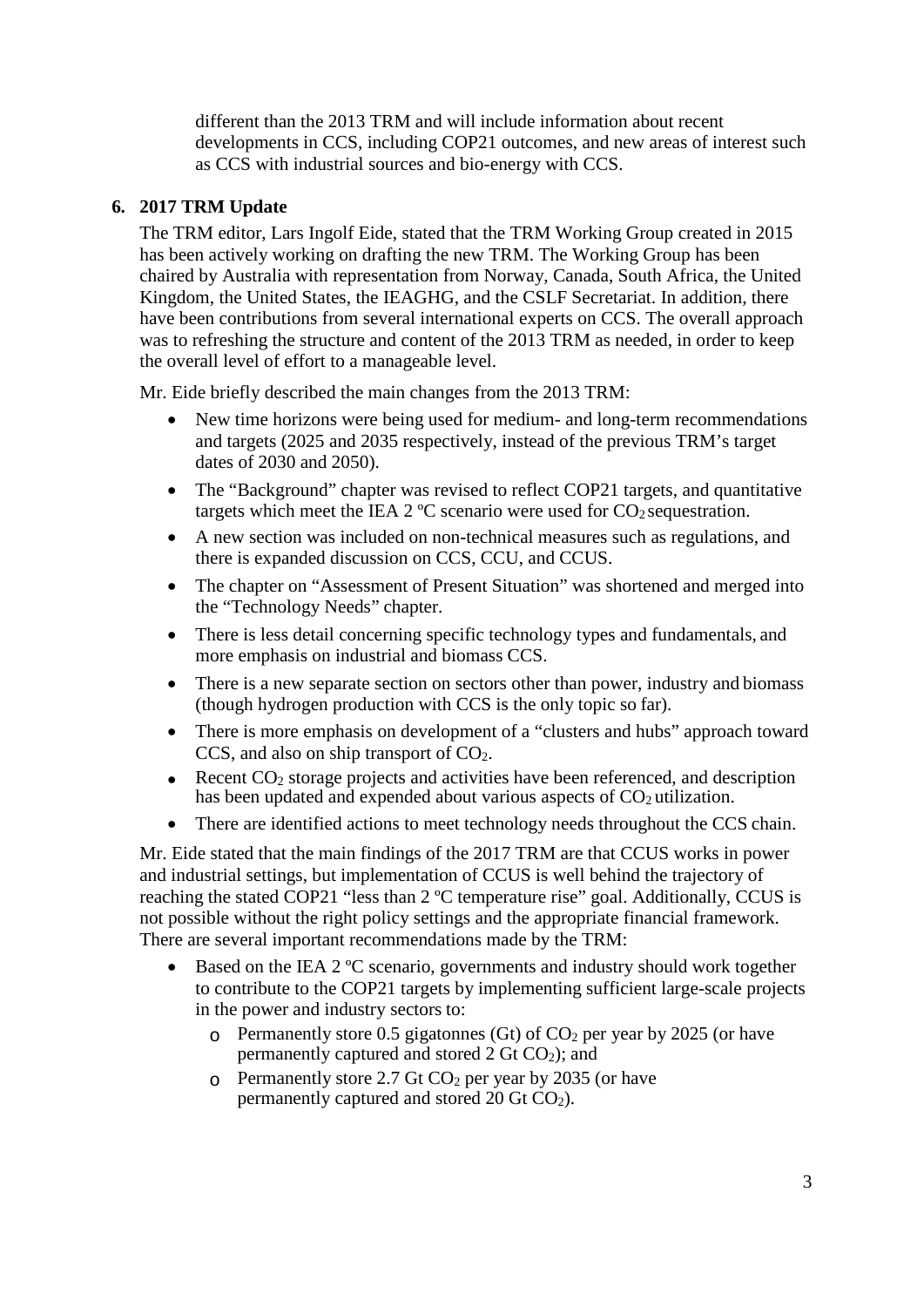- Governments and industry should work together to:
	- o Develop supportive policy incentives and support for CCS on similar terms as other low-carbon technologies;
	- o Develop markets and business models for CCUS support;
	- o Accelerate legal and regulatory frameworks for CCS; and
	- o Develop strategic transportation and storage infrastructures using a clusterand-hub approach, in particular for industrial CCUS, including early identification and characterization of potential  $CO<sub>2</sub>$  storage sites.
- Improve CCUS public outreach and education, supporting educators as well as community proponents of CCUS projects.
- Facilitate exchange of data from operating large-scale CCUS projects.
- Support RD&D for novel and emerging technologies along the entire CCUS chain, in order to drive down costs.
- Map opportunities, conduct technology readiness assessments, and resolve main barriers for the implementation of CCUS.

Mr. Eide concluded his presentations by briefly describing next steps. The mostly-final draft of the 2017 TRM has been sent to all CSLF delegations, with a firm deadline of July 1<sup>st</sup> for receiving comments. A finalized version will be completed and sent to the CSLF Secretariat by September  $15<sup>th</sup>$  and a publication-ready version will then be prepared for publication and inclusion in Ministerial Meeting briefing documents.

## **7. Review and Approval of Project Proposed for CSLF-Recognition: Al Reyadah CCUS Project**

Dipak Sakaria, representing project sponsor Abu Dhabi Carbon Capture Company, gave a technically detailed presentation about the Al Reyadah project. This is an integrated commercial-scale project, located in Mussafah, Abu Dhabi, United Arab Emirates, which is capturing CO2 from the flue gas of an Emirates Steel production facility, and injecting the CO2 for enhanced oil recovery (EOR) in the Abu Dhabi National Oil Company's nearby oil fields. The main objectives are to reduce the carbon footprint of the United Arab Emirates, implement EOR in subsurface oil reservoirs, and free up natural gas which would have been used for oil field pressure maintenance. The Al Reyadah Project includes capture, transport and injection of up to 800,000 tonnes per year of  $CO<sub>2</sub>$ (processed at the required specifications and pressure) and is part of an overall master plan which could also create a  $CO<sub>2</sub>$  network and hub for managing future  $CO<sub>2</sub>$  supply and injection requirements in the United Arab Emirates.

Outcome: After a discussion which clarified some of the details about the project, there was unanimous consensus by the PIRT to recommend approval of the Al Reyadah CCUS Project by the Technical Group. Project nominators are the United Arab Emirates (lead), Australia, Canada, China, the Netherlands, Norway, Saudi Arabia, South Africa, the United Kingdom, and the United States.

#### **8. Review and Approval of Project Proposed for CSLF-Recognition: Carbon Capture Simulation Initiative / Carbon Capture Simulation for Industry Impact (CCSI/CCSI2)**

Grant Bromhal, representing project sponsor the U.S. National Energy Technology Laboratory (NETL), gave a technically detailed presentation about CCSI/CCSI<sup>2</sup>. This is a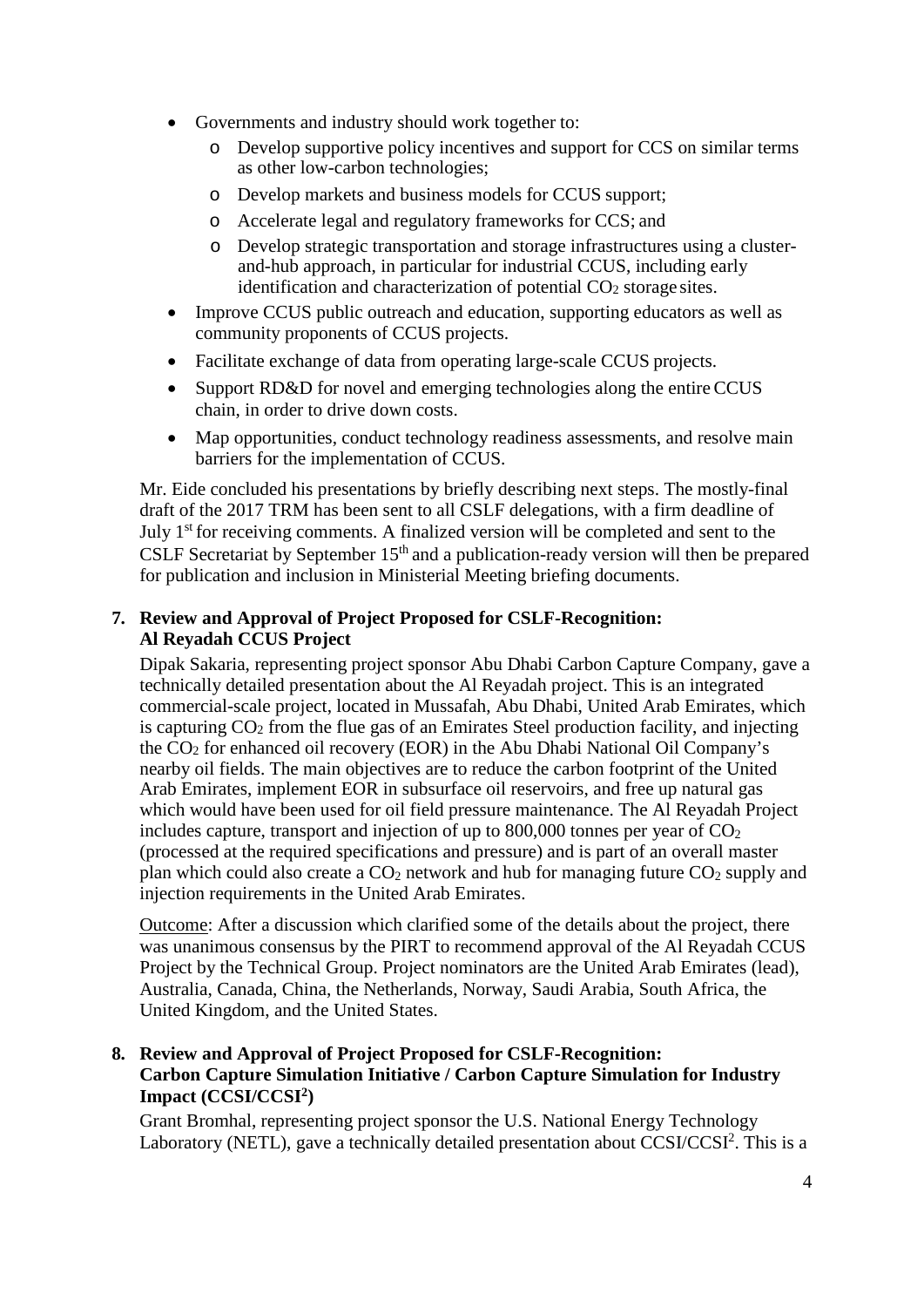computational research initiative, with activities ongoing at NETL, four other National Laboratories, and five universities across the United States, with collaboration from other organizations outside the United States including industry partners. The overall objective is to develop and utilize an integrated suite of computational tools (the CCSI Toolset) in order to support and accelerate the development, scale-up and commercialization of CO<sub>2</sub> capture technologies. The anticipated outcome is a significant reduction in the time that it takes to develop and scale-up new technologies in the energy sector.  $CCSI<sup>2</sup>$  will apply the CCSI toolset, in partnership with industry, in the scale-up of new and innovative  $CO<sub>2</sub>$ capture technologies. A major focus of CCSI2 will be on model validation using the large-scale pilot test information from projects around the world to help predict design and operational performance at all scales including commercial demonstrations. These activities will help maximize the learning that occurs at each scale during technology development.

Outcome: After a discussion which clarified some of the details about the project, there was consensus by the PIRT to recommend approval CCSI/CCSI<sup>2</sup> by the Technical Group. Project nominators are the United States (lead), China, France, and Norway.

An additional outcome from discussion, in light of the "doesn't fit the mold" nature of the project, was that the PIRT Chair and the CSLF Secretariat were asked to review the CSLF and PIRT Terms of Reference documents to clarify project qualifications for CSLF recognition and to present recommendations at the next PIRT meeting.

#### **9. Review and Approval of Project Proposed for CSLF-Recognition: National Risk Assessment Partnership (NRAP)**

Grant Bromhal, representing project sponsor NETL, gave a technically detailed presentation about NRAP. This is a risk assessment initiative, with activities ongoing at NETL and four other National Laboratories across the United States, including collaboration with industry, regulatory organizations, and other types of stakeholders. The overall objective is development of defensible, science-based methodologies and tools for quantifying leakage and seismic risks for long-term  $CO<sub>2</sub>$  geologic storage. The anticipated outcome is removal of key barriers to the business case for  $CO<sub>2</sub>$  storage by providing the technical basis for quantifying long-term liability. To that end, NRAP has developed and released a series of computational tools (the NRAP toolset) that are being used by a diverse set of stakeholders around the world. The toolset is expected to help storage site operators design and apply monitoring and mitigation strategies, help regulators and their agents quantify risks and perform cost-benefit analyses for specific CCS projects, and provide a basis for financiers and regulators to invest in and approve CCS projects with greater confidence because costs long-term liability can be estimated more easily and with greater certainty.

Outcome: After a discussion which clarified some of the details about the project, there was consensus by the PIRT to recommend approval NRAP by the Technical Group. Project nominators are the United States (lead), Australia, China, and France.

#### **10. Update on CSLF-recognized Projects Engagement Activities**

Mr. Eide gave a presentation that reviewed an ongoing CSLF initiative, begun at the June 2016 meeting in London, toward better interacting with CSLF-recognized projects. To that end, a new project status reporting form was developed which requests the following information: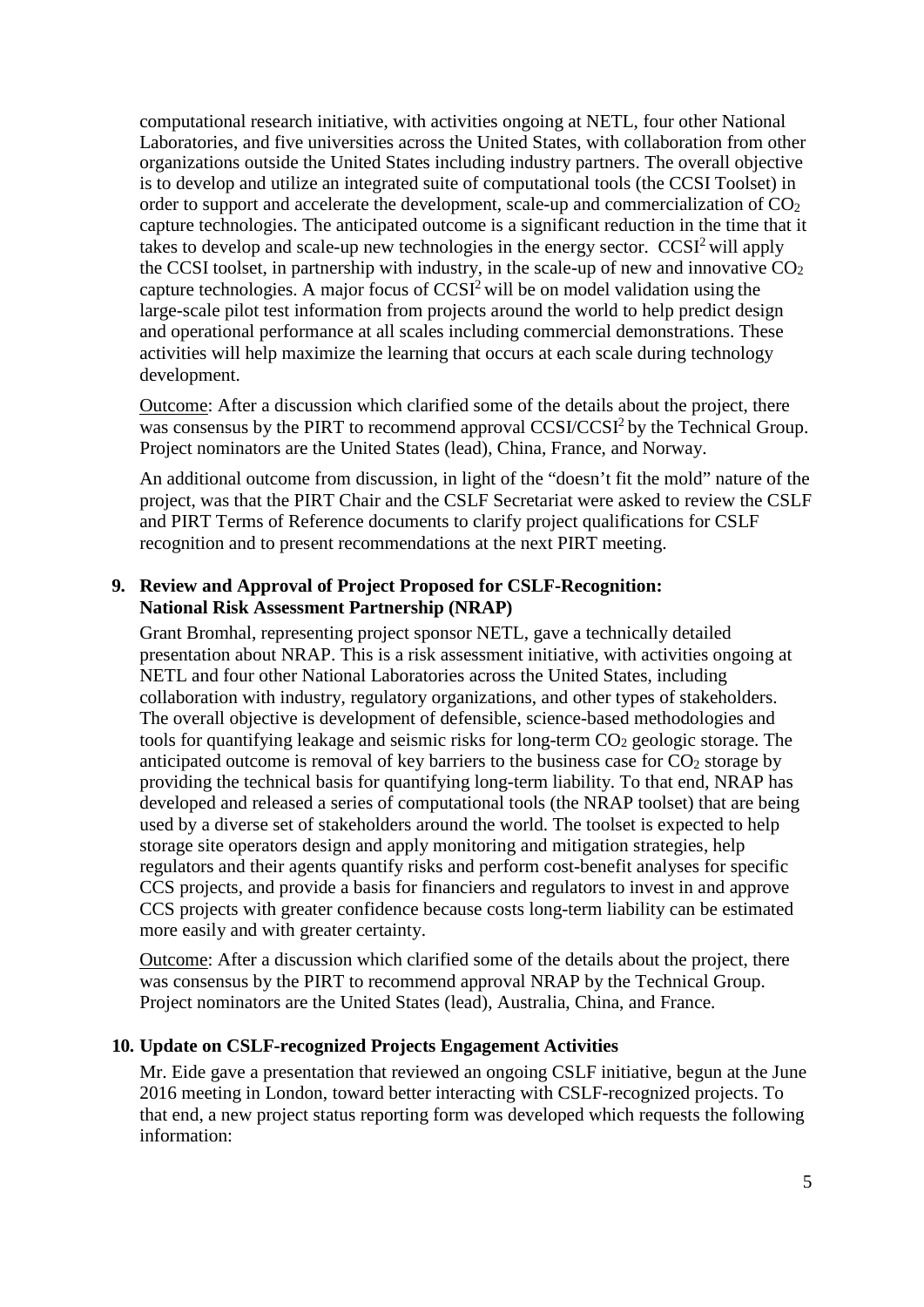- Name of project
- Brief non-technical description
- Project status (Active? Ended? If ended, when and why? If still active, what are the important factors for its continued progress and why?)
- Overall timeline, emphasizing next six months
- Description of sharable information that has been produced
- Description of any interesting outcomes or gains in knowledge
- Project's main point-of-contact for CSLF

Mr. Eide stated that Technical Group delegates were asked to obtain this information, via the form, from all CSLF-recognized projects in their countries. In all, responses were received from 25 of the 35 active CSLF-recognized projects (as of the beginning of 2017) as well as two completed projects. There were several findings of general interest:

- Success factors for projects include secure funding, encouragement from owners, collaboration between stakeholders (e.g., industry, academia, and research organizations), and good communication with locals and other stakeholders.
- Factors leading to a project stopping include reaching specified targets or goals, and lack of sufficient funds to continue.

Mr. Eide also stated that the survey did not ask why a project sought CSLF recognition, or what benefits that project sponsors expect from CSLF recognition. After ensuing discussion, there was consensus that the survey form be amended to ask for this information. Project sponsors who were present at the meeting were queried as to the overall value of CSLF recognition and responses indicated that increased project visibility and opportunities to network with other project sponsors made it worth the effort to seek CSLF recognition. In particular, the opportunity to participate in CSLF workshops was seen to be a tangible benefit.

#### **11. Open Discussion on Possible New Technical Group Activities**

The CSLF Technical Group Chair, Åse Slagtern, made a short presentation that summarized existing Technical Group activities and possible new ones in advance of a more detailed discussion during the next day's full Technical Group Meeting. There are currently four active task forces besides the PIRT: Improved Pore Space Utilization (cochaired by Australia and the United Kingdom), Bioenergy with CCS (chaired by the United States), Offshore CO<sub>2</sub>-EOR (chaired by Norway), and Industrial CCS (chaired by France). Ms. Slagtern stated that there are at least ten possible future actions, identified by a Technical Group working group back in 2015, but there had not yet been any consensus to form task forces around these possible actions.

Ensuing discussion led to a few new ideas. Max Watson proposed that previous Technical Group task force final reports be revisited to see if updates are warranted. In that regard, Harry Schreurs suggested that the Technical Group take another look at non-EOR applications might be worthwhile, as there are activities of that nature underway in several CSLF member countries. Ms. Slagtern stated that at the next day's Technical Group meeting, she would recommend at a new working group be formed to review the findings of the 2015 working group and possibly suggest new actions.

#### **12. General Discussion and New Business**

There was no new business offered or further discussion on any topic.